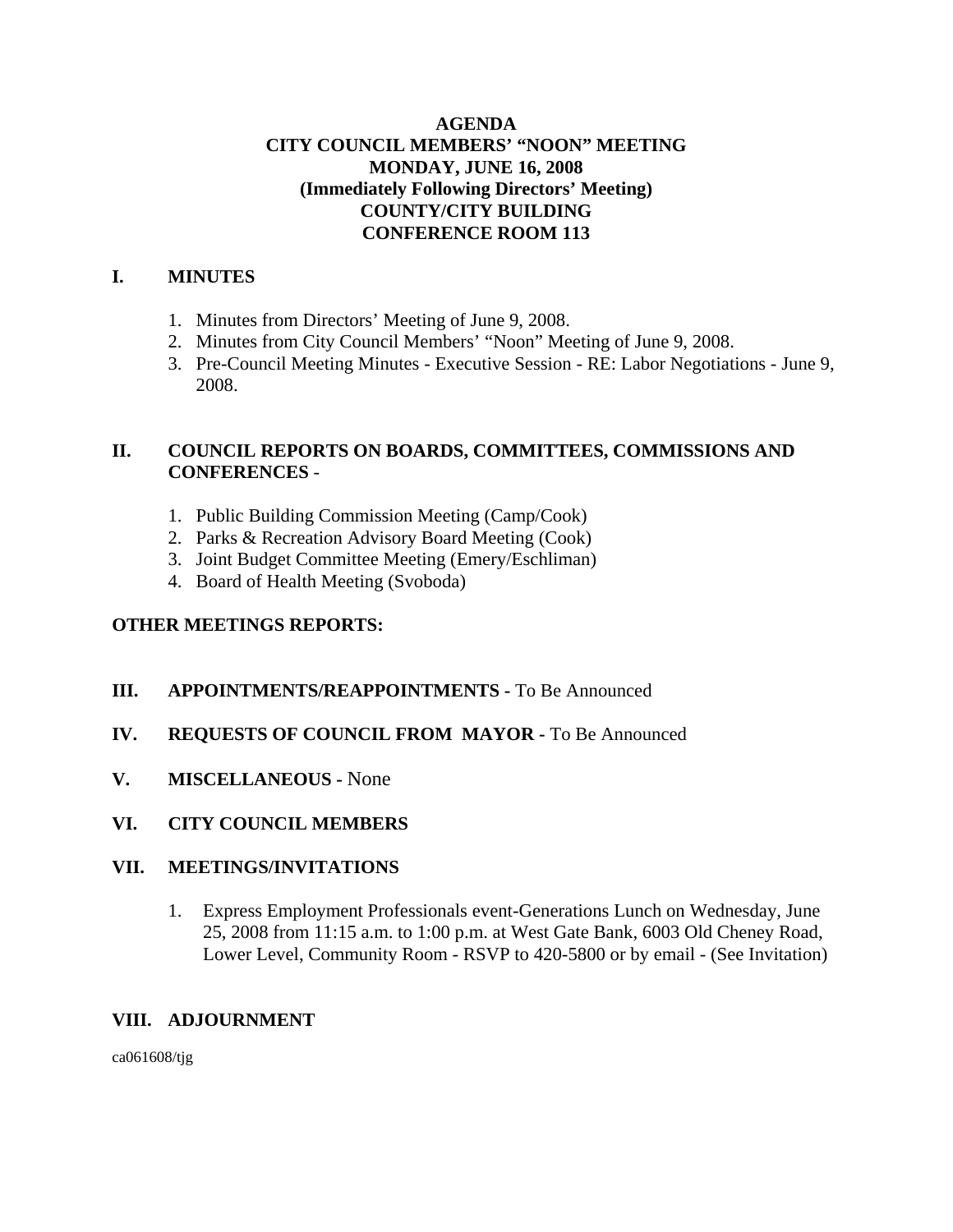# **MINUTES CITY COUNCIL NOON MEETING MONDAY, JUNE 16, 2008**

| <b>Present:</b>        | Robin Eschliman, Chair              |  |
|------------------------|-------------------------------------|--|
|                        | Doug Emery, Vice Chair (11:22 a.m.) |  |
|                        | Jon Camp                            |  |
|                        | Jonathan Cook                       |  |
|                        | John Spatz                          |  |
|                        | Ken Svoboda                         |  |
|                        | Dan Marvin                          |  |
| <b>Others Present:</b> | Rick Hoppe, Aide to the Mayor       |  |
|                        | Denise Pearce, Aide to the Mayor    |  |

Location of the Nebraska Open Meeting Act announced.

Chair Eschliman opened the meeting at 11:19 a.m.

#### **I. MINUTES**

- 1. Minutes from Directors' Meeting of June 9, 2008.
- 2. Minutes from City Council Noon Meeting of June 9, 2008.
- 3. Pre-Council Meeting Minutes. Executive Session; Labor Negotiations June 9, 2008.

With no corrections the above minutes were approved by acclamation.

## **II. COUNCIL REPORTS ON BOARDS, COMMITTEES, COMMISSIONS AND CONFERENCES**

#### **1. Public Building Commission Meeting Camp/Cook**

Camp stated the PBC will be changing mail room contracts, July  $1<sup>st</sup>$ , to Mail Sort Professionals. John McQuinn, Law, attended to discuss parking lot concerns, and they also approved general vouchers. Resolution 29, governing use of common areas, was expanded to all buildings operated by the Public Building Commission.

The Main Street cafeteria will close at the end of July. They didn't feel there was enough employee patronage and submitted a request to the PBC asking for a subsidy. PBC members are discussing vending machines, etc., and the inquiry of another party.

#### Corrections Facility Discussion

Camp stated there was general discussion on the corrections facility financing discussed at the Commons Meeting. Three of the six options involve the PBC. No action taken but if the PBC takes action should this body give thought to taxpayer value with City participation?

Marvin asked if a PBC member weighs the issue of need versus various financing? Cook added the PBC would be a financing facilitator. A County responsibility to operate, but we want to make sure the City is protected.

Discussion on sending information on the Council's position, letting the PBC know there would be an official vote of the Council. Camp stated he's troubled by the jail project, sensing a community concern about \$65 million, and not discussing renovating the County jail. Is it a foregone conclusion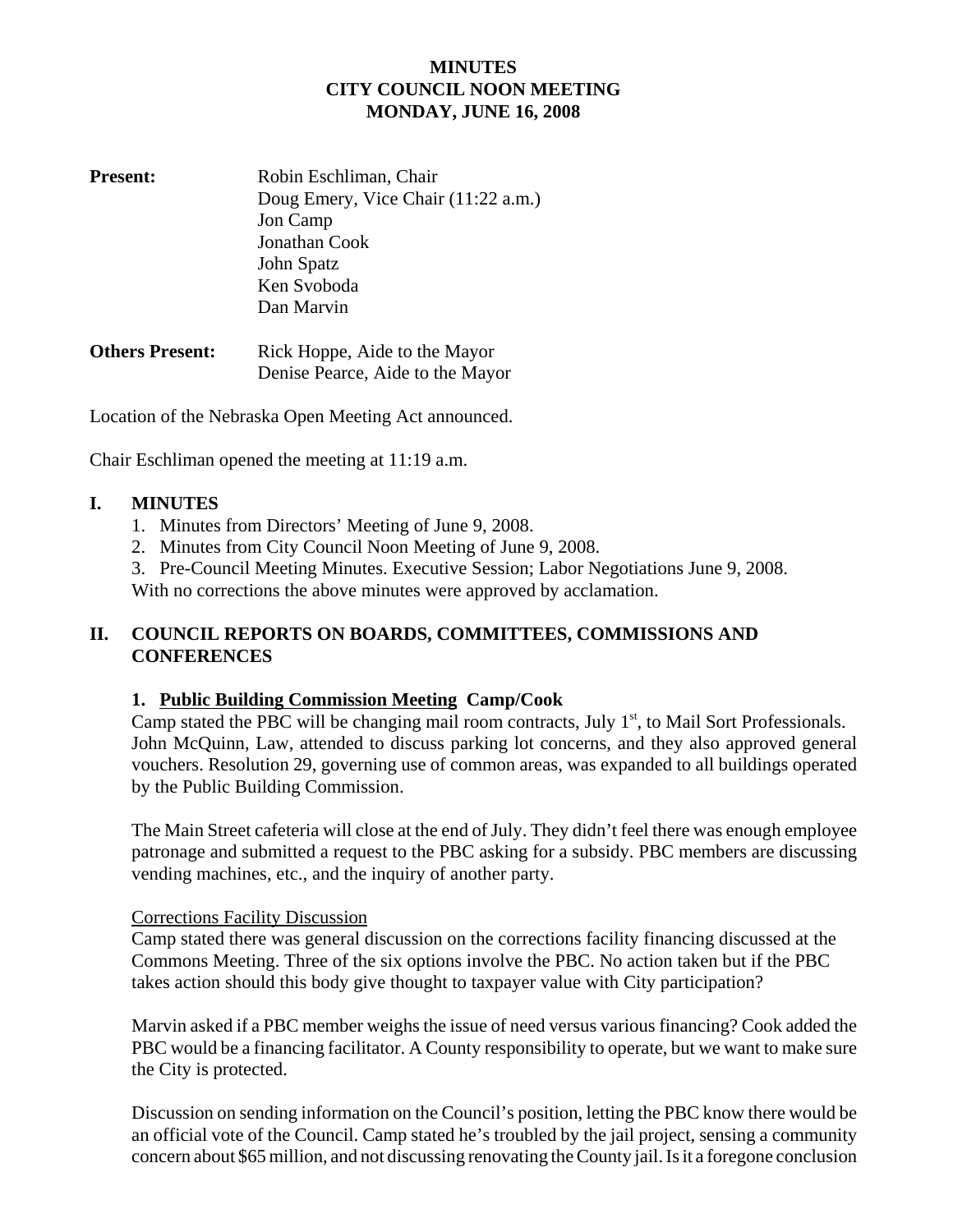or do we have an official statement on how we feel? Emery commented the Council is a secondary player. The County has three other finance options and our responsibility is to give taxpayers every benefit we possibly can.

Eschliman stated with the vote was hard to tell if taxpayers had an amortization opinion. Marvin said his interest is in the overall taxing rate, and aware the PBC could lower the cost. With the City paying the County \$1.5 million yearly, why not use for debt service instead of for operating? The County Board has stated if they consolidate buildings it will be cheaper to operate. Our daily rate is based on operating costs experience. If their estimate is wrong our operating costs could go higher. Want the City to be protected but beyond operating costs should we weigh into the issue of facility need knowing the County has looked into this for years, and if so, to what degree?

Discussion on submitting Council questions. Svoboda asked if possible to draft a resolution of support to tell our PBC members, Camp and Cook, how we feel on proceeding? Could have a public hearing, and we would have a resolution of support, or denial, up front. He added we could have a resolution for public hearing as early as the  $7<sup>th</sup>$ , giving direction to City Council's PBC members. Would create a public process and paper trail for our support, or not. Emery stated when drafting a resolution not to have so broad that people weigh in on whether we should or should not have the jail. Eschliman added possibly draft in favor of financing options, letting the public know we're trying to decide the length of an amortization period.

Svoboda thought to protect Council PBC representatives think there should be a process to give them formal direction. With the \$65 million, are we involved, or not? He thought to possibly have a pre-council.

#### Other PBC Items:

Camp stated another item was the Military and 10<sup>th</sup> facility where large equipment is stored. Killeen has a year to look for alternative sites.

Cook said the PBC is planning Court Room space. The present City Attorney would move to 555  $S.10<sup>th</sup>$ , and their space at 575 S.10th would become the Juvenile Court. Also, the Mayor wants a one-stop development center on the second floor, possibly moving some offices from  $2<sup>nd</sup>$  to  $3<sup>rd</sup>$  floor. Camp added we should analyze what we need in the center, and thinks there is a huge cost involved.

Cook added Urban Development could move into this building. As far as the one-stop shop is there value in having the City development section in one place, or is all right, and to save money, not develop the center and have people go to more places? There has been interest in a one-stop center, and now have the possibility because of the space on third floor. Hoppe stated he had planned to ask Council about scheduling a July meeting, having Mike Lang come and make the presentation. The Mayor feels strongly that a development service center is key to cutting red tape, in moving the development process faster, and that it will have a significant community economic impact. Marvin asked if the one-stop shop came out of the Zucker Report? Hoppe said it had influence.

# **2. Parks & Recreation Advisory Board Meeting Cook**

Cook stated they're waiting for the budget. Discussed Youth Recreation Programs and trying to cut some standards hoping the State will approve for after school, and other programs, to cover costs. And trying to spin some recreation programs, and others, to the private sector, the non-profit sector.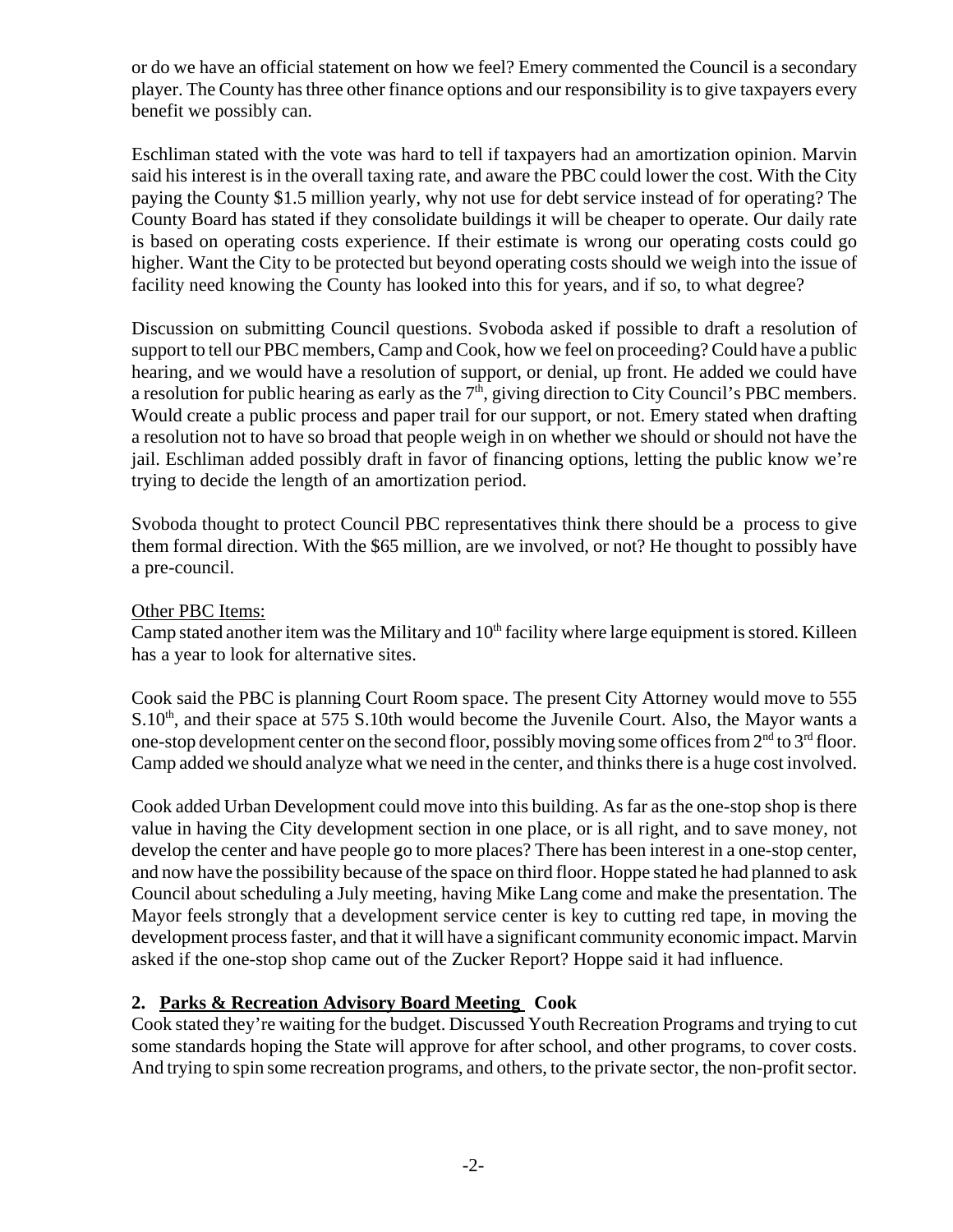# **3. Joint Budget Committee Meeting Emery/Eschliman**

Eschliman stated due to the United Way reforming their philosophy we are going through all agencies, one by one, and determining whether they fit the mission, etc. Emery stated the ultimate bottom line is that we'll come in just about the same place we were a year ago. The County will increase and the City will stay about the same.

#### **4. Board of Health Meeting Svoboda**

Svoboda commented the meeting was mostly filled with presentations and reports. No action taken which would come before the Council. The only note would be that Deb Humphrey, a Board Member, has resigned for personal reasons, and we will be replacing her. At this point in time the Health Department is suggesting we may consider putting somebody in her position who would have animal control background for experience.

## **OTHER MEETINGS REPORTS:**

## **III. APPOINTMENTS/REAPPOINTMENTS (Attachment A)**

Pearce distributed Boards and Commissions Update. She stated on EMS, Inc. there are three appointments. Legislation says Lancaster County Medical Society submits one or two names, and the Mayor picks one. Pearce stated Amrita Mahapatra , MAC, had resigned due to personal reasons a few months ago, and now has asked to be reappointed. Her spot has not been filled.

Camp stated he should recognize the name of Rod Hutt. Hoppe replied he's the former fire chief of Grant, Ne, worked with the state department of transportation for a number of years.

# **IV. REQUESTS OF COUNCIL FROM MAYOR**

Eschliman asked if there was a date for the presentation? Hoppe thought July  $7<sup>th</sup>$  was not a good date with the release of the budget, but thinking the  $14<sup>th</sup>$  or  $21<sup>st</sup>$ , depending upon Lang's availability.

Hoppe added he believes the Budget Office has emailed every the budget schedule and to contact the Mayor's office is there are problems. Eschliman replied Council sent word to Sherry Wolf that the schedule was fine, after Wolf changed one department time and date.

# **V. MISCELLANEOUS**

# **VI. CITY COUNCIL MEMBERS**

- Cook Judge Hendry was not aware we have had the City Attorney at our noon meetings, and asking if Council thinks a value to have the City Attorney attend, or not. Judge Hendry would be happy to attend. Marvin stated Council rarely asked Roper questions. Svoboda's opinion is that when Council meets as a formal body, even at an informal meeting, that we have the Law Department present. There were times Roper stopped discussion because of an opinion and he thinks it's better to have someone with that understanding. Eschliman asked for show of hands, with majority for Law to attend. Hoppe will notify him of decision.
- Camp Asked about the KFOR programs? In looking at the scheduled dates have conflict on times. Eschliman thought the scheduled person of the week could let KFOR know they can or can't attend. Emery asked if anyone checked to see if still in progress? They have a new show in the afternoon and we need to see if we're still logged in. Camp added he would call to find out. Also, Camp introduced a student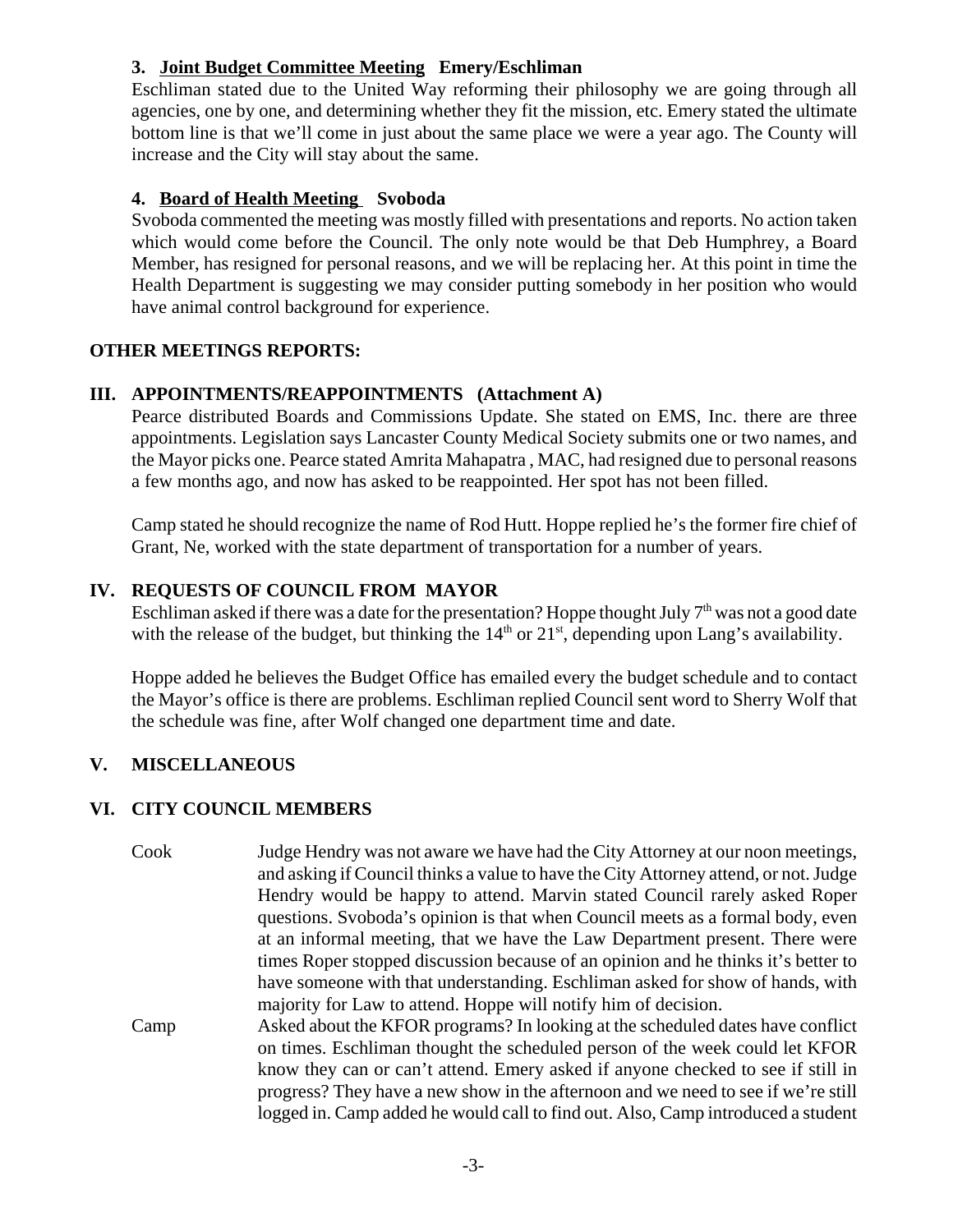from Wesleyan who will shadow him. Svoboda No comments.<br>Emery No comments. Emery No comments.<br>Spatz No comments. Spatz No comments.<br>Eschliman No comments. No comments.

# **VII. MEETINGS/INVITATIONS**

See invitation list.

# **VIII. ADJOURNMENT**

Chair Eschliman adjourned the meeting at 12:03 p.m.

W:\FILES\CITYCOUN\WP\cm061608.wpd mmm